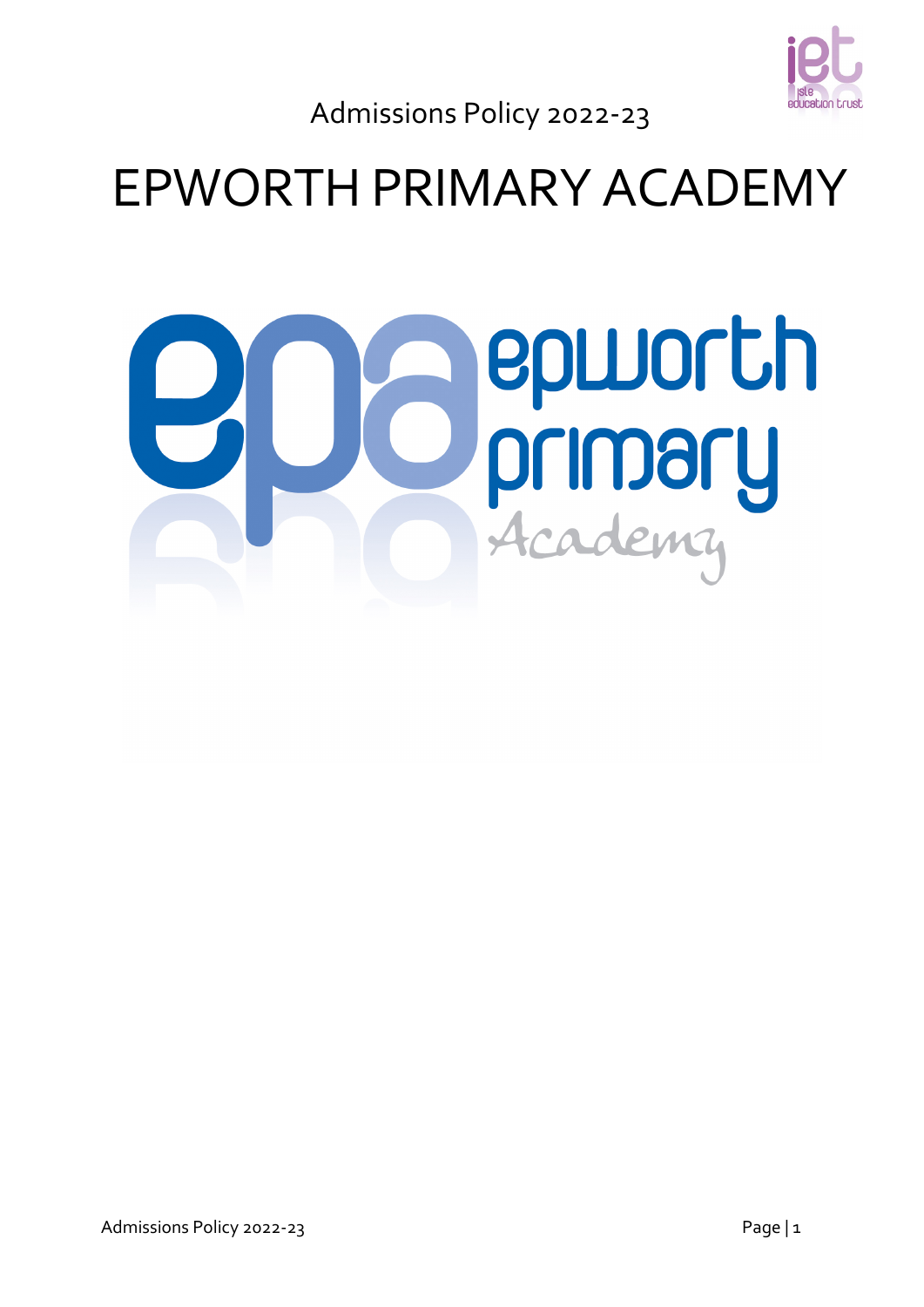

# Contents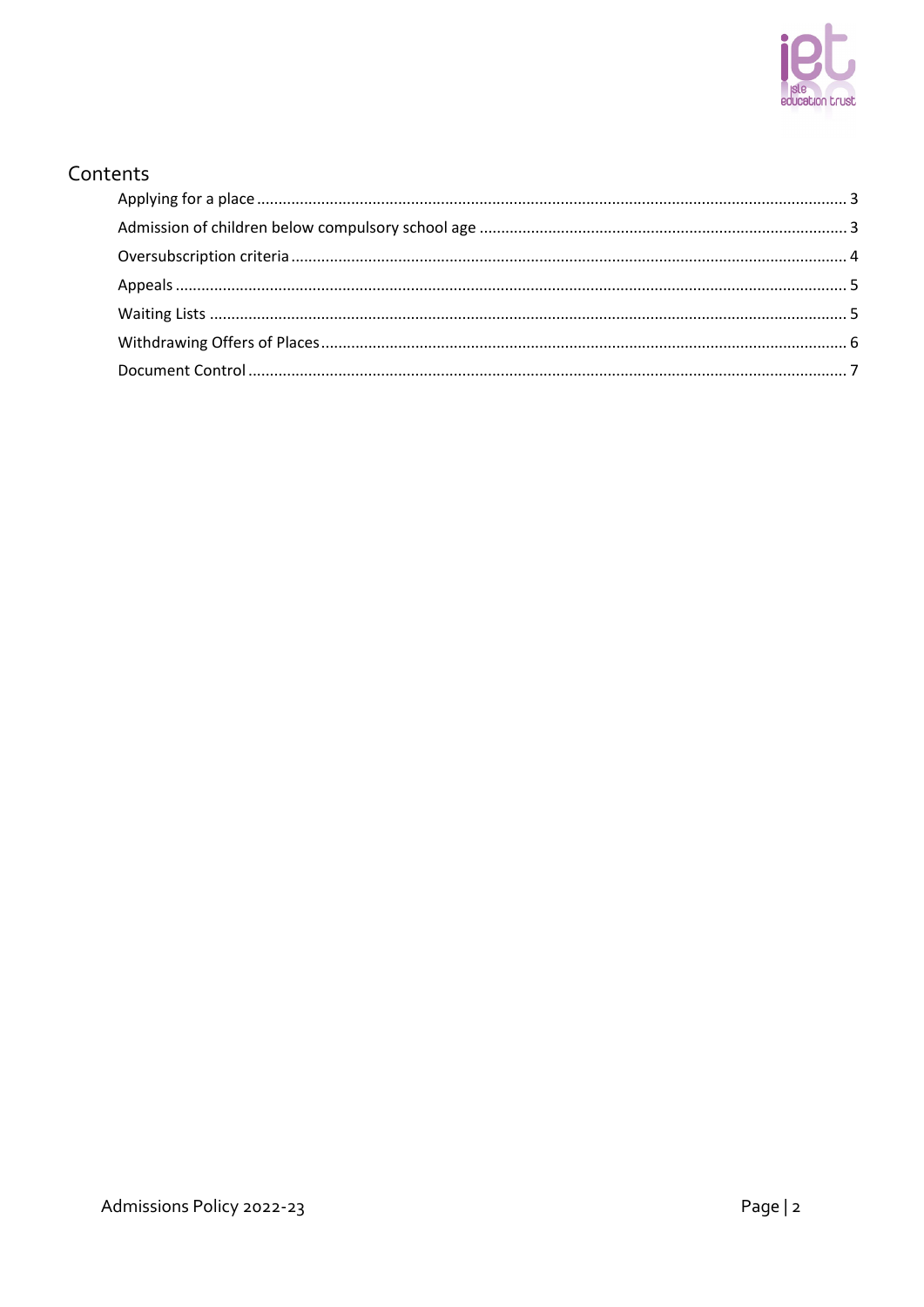

The published admission number (PAN) for the reception year intake shall be 45. The Academy Oversight Committee and Isle Education Trust Board have determined that they will adopt North Lincolnshire's admissions criteria as detailed below:

# <span id="page-2-0"></span>Applying for a place

Details of how and when to apply, and how places will be offered, are in the "Determined Coordinated Admissions Scheme for Primary, Infant and Junior Schools in the area of North Lincolnshire Council for the academic year 2022/23". When they are published they will be available on the North Lincolnshire Council website www.northlincs.gov.uk

Parents may seek a place for their child outside of the normal age group, for example, if the child is gifted and talented or has experienced problems such as ill health. In addition, the parents of a summer born child (1 April to 31 August) may choose not to send that child to school until the September following their fifth birthday and may request that they are admitted out of their normal age group – to reception rather than year one.

When requesting admission outside the normal age group, the parents should firstly complete the standard application for the normal age group. In addition, they should contact the council's Admissions Team to ask for an "admission outside the normal age group" form to be sent to them. That form should also be completed and submitted. On the "admission outside the normal age group" form they should list the schools they wish to consider their request, give information about why they are making the request, and submit any relevant evidence they may have (for example, if their child is receiving support from a speech and language therapist).

The council will consider their request on the circumstances of each case and in the best interest of the child concerned. This will include taking account of the parent's views; information about the child's academic, social and emotional development; where relevant, their medical history and the views of a medical professional; whether they have previously been educated out of their normal age group; and whether they may naturally have fallen into a lower age group if it were not for being born prematurely; and the views of the head teacher of the school concerned. After consideration, the council will make a recommendation to the school on the request but it will be for the school to make the final decision on whether the request will be agreed.

# <span id="page-2-1"></span>Admission of children below compulsory school age

A child reaches compulsory school age on the prescribed day following his or her fifth birthday (or on his or her fifth birthday if it falls on a prescribed day). The prescribed days are 31 December, 31 March and 31 August.

Epworth Primary Academy provides for the admission of all children in the September following their fourth birthday. Where a child has been offered a place that child is entitled to a full-time place in the September following their fourth birthday. The child's parents can defer the date their child is admitted to the school until later in the school year but not beyond the point at which they reach compulsory school age and not beyond the beginning of the final term of the school year for which it was made. Where the parents wish, children may attend part-time until later in the school year but not beyond the point at which they reach compulsory school age.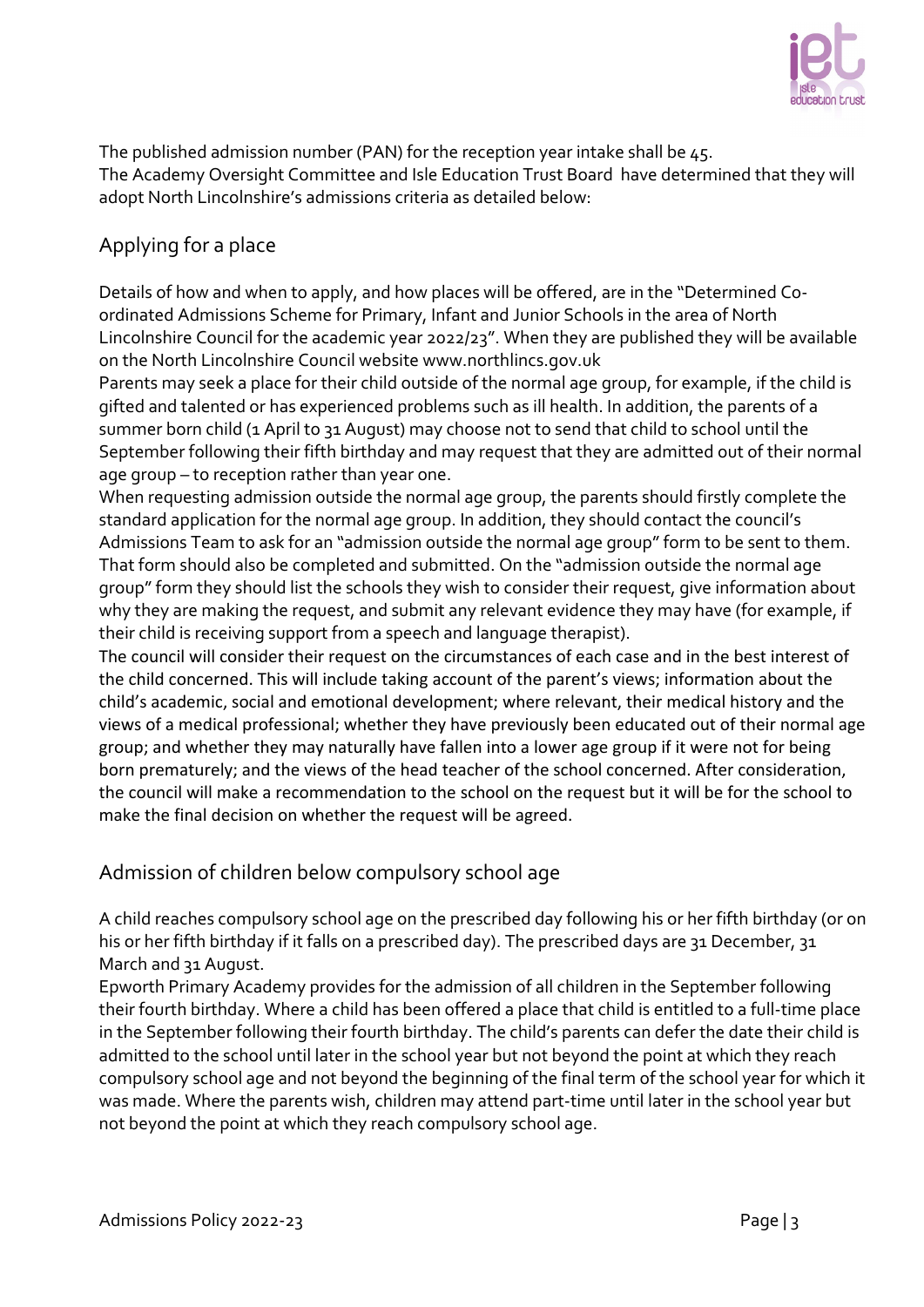

# <span id="page-3-0"></span>Oversubscription criteria

Where applications for places exceed the published admission number set for the academy the following factors will be taken into account in priority order when deciding which pupils will be allocated places in accordance with receipt of their online submission or a common application form.

#### **Children with Education Health and Care Plans**

These children will be dealt with in accordance with the Code of Practice on Special Educational Needs. Where Epworth Primary Academy is named in a child's plan the academy has a duty to admit the pupil, this will reduce the number of places available

#### **Factor 1**

#### **Looked after children and previously looked after children**

A "looked after child" is a child who is:

(a) in the care of a local authority, or

(b) being provided with accommodation by a local authority in the exercise of their social services functions (see the definition in section 22(1) of the Children Act 1989) at the time of making an application to a school.

A "previously looked after child" is a child who:

(a) ceased to be looked after because they were adopted, or

(b) became subject to a child arrangements order, or

(c) became subject to a special guardianship order,

immediately after being looked after.

#### **Factor 2**

#### **Children who live in the academy's designated catchment area**.

Parents can see which catchment areas cover their address by following the link from the "Apply for a school place" page at www.northlincs.gov.uk.

A map of the catchment area for Epworth Primary Academy is included in this document.

The address taken under this factor will be that on Friday 11 February 2022.

Parents who move after submitting their preference **must** inform the council's Admissions Team of any change of address.

For admission purposes, the home address is where a child usually lives with their parent or carer. You must not give the address of a childminder or relative. Where a child lives with parents with shared responsibility, each for part of the week the Admission Officer will apply the address of the parent who claims the child's benefit as the pupil's address for determining this criterion. If neither parent claims child benefit other documentary evidence (eg medical card) may be required. If it is found that you have given a false address your child may lose their place.

#### **Factor 3**

**Children who will have a sibling attending the academy at the time of their admission**.

Included in this factor are siblings who will be attending the academy at the expected time of admission. Sibling means a child living as part of the same family unit at the same address. This includes natural siblings, adopted siblings, step siblings, foster siblings, and the child of a parent's partner. In the event of two applications for one vacancy using the above criteria, the academy will apply a tie breaker decision based on geographical distance. **Siblings for the same year group (twins, triplets etc)** 

Where there are twins or triplets to be admitted to the academy in the same year group. If there are insufficient places available for all siblings, and one can be allocated a place, the admission number will be exceeded to allow them to be placed in the academy.

#### **Factor 4**

Admissions Policy 2022-23 **Page 14**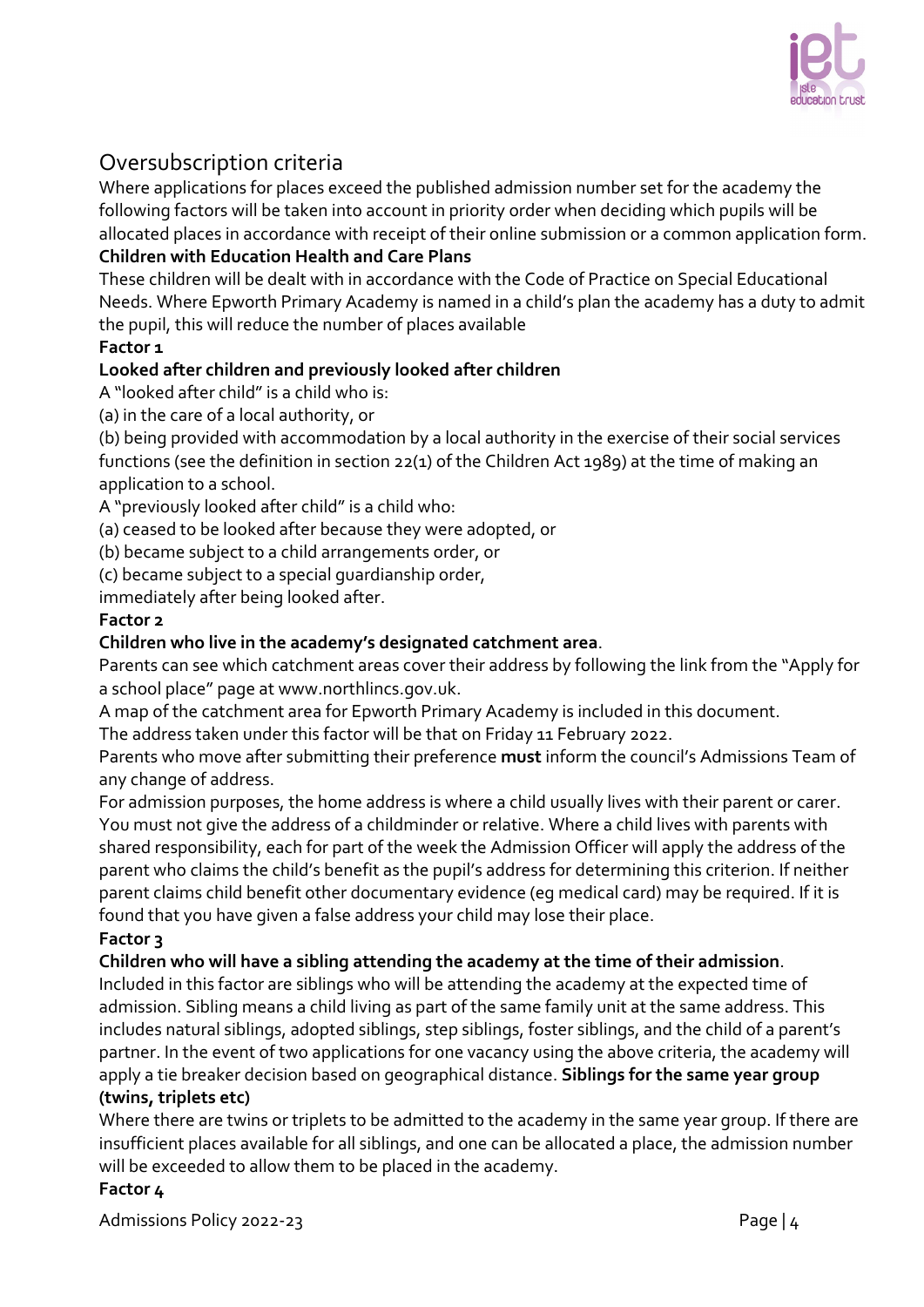

#### **Children who live closest to the academy.**

The distance will be determined by measuring the shortest available route using the public road and path network from the pupil's home to the main academy gate, as determined by the academy. The distance will be measured by using a computerised geographical information system (GIS). Priority will be given to those living nearest to the academy using this system. Pupils living in flats where the distance measures the same, priority will be given in ascending order of flat number/letter/floor. **Tie Breakers** 

Where the offer of a place would lead to oversubscription under any of the above factors places will be allocated by reference to subsequent factors in order. In exceptional circumstances where it has not been possible to decide between applications, because they have the same distance measurements, the place will be allocated by drawing lots independently verified.

#### <span id="page-4-0"></span>Appeals

1. Any parent whose child is not offered a place for which they have expressed a preference has the right to appeal to an independent appeals panel.

2. Parents who intend to make an appeal must request a Notice of Appeal and return the form by the stated date.

3. Normally appeal hearings will be held within 40 school days from the closing date for receiving the notice of appeal.

#### <span id="page-4-1"></span>Waiting Lists

1. If the academy is over-subscribed a waiting list will be established.

2. Pupils will automatically be put on the waiting list where they have not been made an offer of a place and where the academy is a higher preference than the school or academy at which an offer has been made.

3. Pupils will not automatically be placed on the waiting list if the academy is ranked lower than the school or academy where they have been offered a place.

4. As further applications are submitted each added child will require the list to be ranked again in line with the published criteria.

5. The council will coordinate the waiting list for the academy.

6. As soon as places become available they will be filled from the waiting list.

7. If a parent is on a waiting list it will not affect the parent's right of appeal against an unsuccessful application.

8. Looked after children, previously looked after children, and those allocated a place at a school in accordance with the Fair Access Protocol will take precedence over those on the waiting list.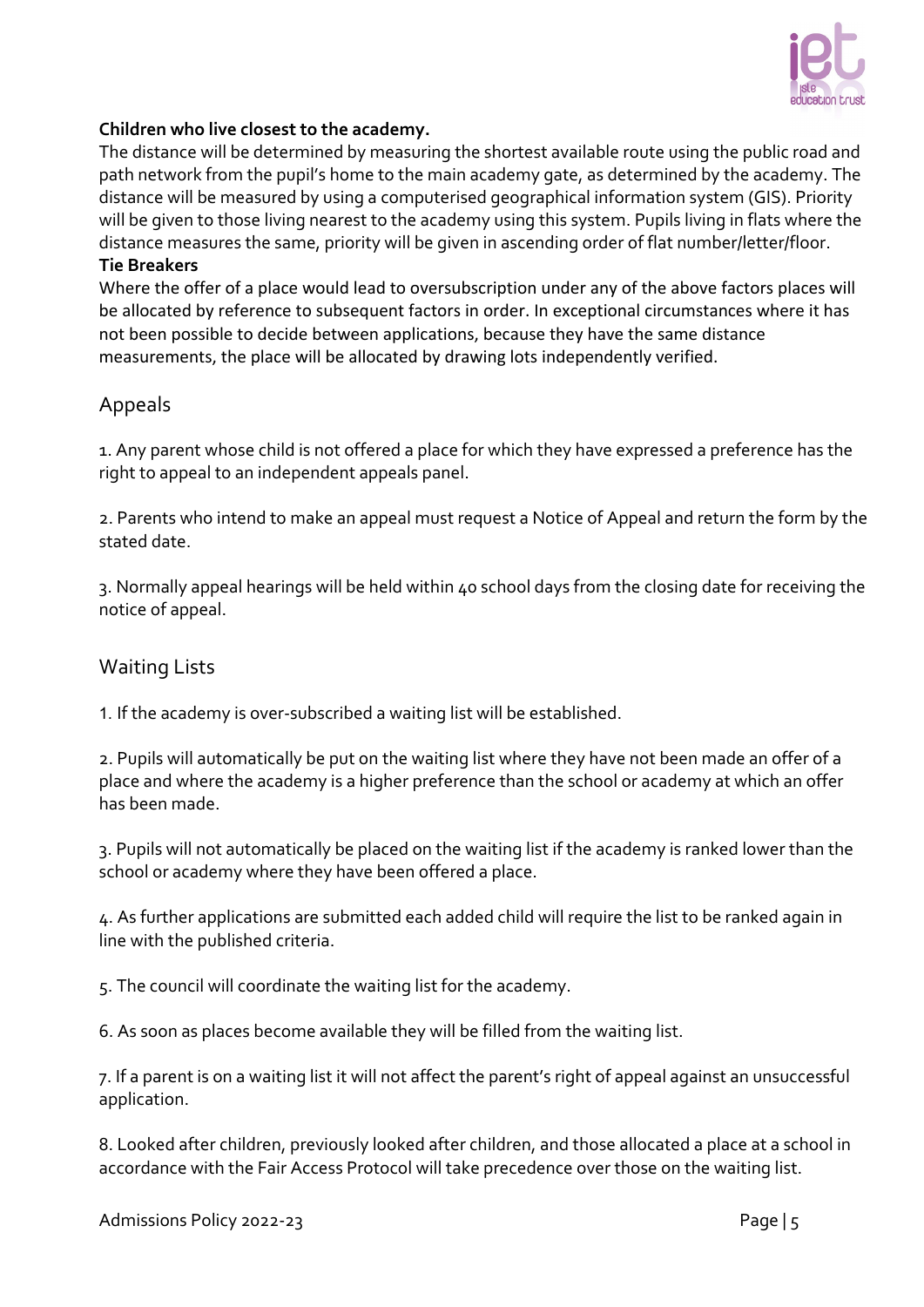

### <span id="page-5-0"></span>Withdrawing Offers of Places

Once an offer of a place has been made it may only lawfully be withdrawn in very limited circumstances. These include when the admission authority offered a place on the basis of a fraudulent or intentionally misleading application from a parent (for example, a false claim of residence in a catchment area), which effectively denied a place to a child with a stronger claim. It would not generally be lawful for an admission authority to withdraw a place once the child was attending that school or academy, except where that place was fraudulently obtained; in deciding whether to withdraw in such a case, the length of time that the child had been at the school or academy will also be taken into account. Where a place is withdrawn, the application must then be considered afresh, and a right of appeal offered if a place is refused.